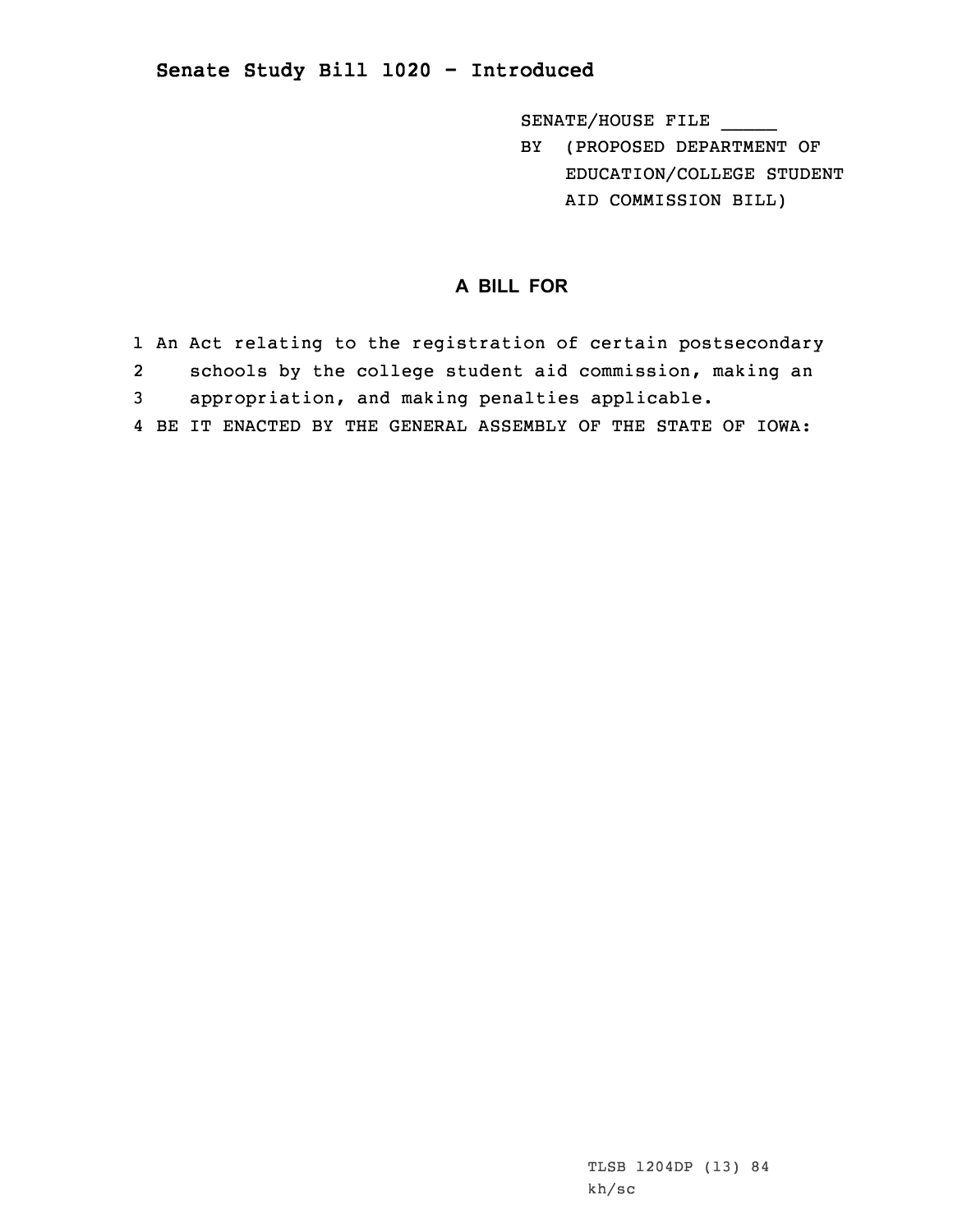1 Section 1. Section 261B.2, subsections 2 and 3, Code 2011, 2 are amended to read as follows:

 2. *"Degree"* means <sup>a</sup> postsecondary credential conferring on the recipient the title of associate, bachelor, master, 5 or doctor, or an equivalent title, signifying educational attainment based on any one or <sup>a</sup> combination of study or the equivalent experience or achievement testing. <sup>A</sup> postsecondary degree under this chapter shall not include an honorary degree 9 or other unearned degree.

 3. *"Presence"* means maintaining an address within Iowa <sup>a</sup> physical location in Iowa from which <sup>a</sup> school offers any portion of <sup>a</sup> course of instruction in person or by distance 13 education or correspondence study, or conducts advertising, recruiting, enrollment, program coordination, administration, or any other activity related to the school's operations.

16 Sec. 2. Section 261B.2, Code 2011, is amended by adding the 17 following new subsections:

18 NEW SUBSECTION. 2A. *"Offered in this state"* means the 19 school offers any portion of <sup>a</sup> course of instruction at <sup>a</sup> 20 physical location in this state.

21 NEW SUBSECTION. 2B. *"Postsecondary credential"* means <sup>a</sup> degree, diploma, or certificate signifying postsecondary educational attainment following completion of <sup>a</sup> postsecondary instructional program. <sup>A</sup> postsecondary credential conferred under this chapter shall not include an honorary credential or other unearned credential. <sup>A</sup> postsecondary credential under this chapter does not mean <sup>a</sup> certificate of completion of <sup>a</sup> course of instruction.

29 Sec. 3. Section 261B.2, subsection 4, paragraph b, Code 30 2011, is amended to read as follows:

31 *b.* Provides <sup>a</sup> postsecondary instructional program or course 32 leading to a degree postsecondary credential.

33 Sec. 4. Section 261B.3, Code 2011, is amended to read as 34 follows:

35 **261B.3 Registration.**

LSB 1204DP (13) 84

 $kh/sec$  1/7

 $-1-$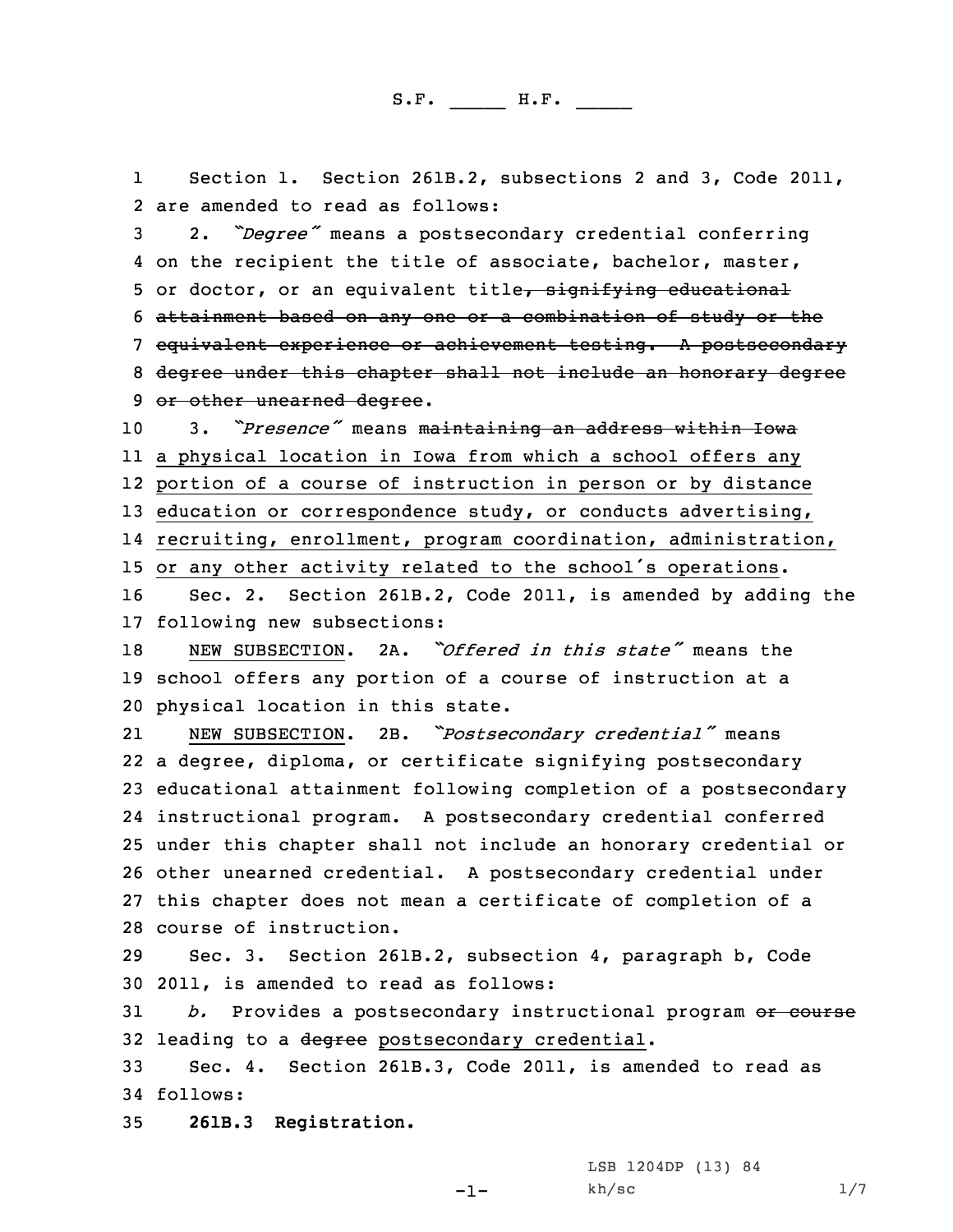11. Except as provided in section 261B.11, a school that 2 shall register with the commission if the school maintains or 3 conducts one or more courses of instruction offered in this 4 state, including courses of instruction by correspondence or 5 other distance delivery method, offered in this state or which 6 if the school has <sup>a</sup> presence in this state and offers courses 7 in this state or in other states or foreign countries shall 8 register with the commission.

 *a.* Registrations shall be renewed every four years or upon any substantive change in location, program offerings, or accreditation. <sup>A</sup> school makes <sup>a</sup> substantive change in <sup>a</sup> program offering when the school proposes to offer or modify <sup>a</sup> program that requires the approval of the state board of education or any other state agency authorized to approve the school or its program in this state.

 *b.* Registration shall be made on application forms approved 17 and supplied made available by the commission and at the time and in the manner prescribed by the commission. Upon receipt of <sup>a</sup> complete and accurate registration application, the commission shall issue an acknowledgment of document filed and send it to the school.

222. The commission may request require a school to provide 23 additional information as the commission deems necessary 24 to <del>enable the commission to determine the accuracy and</del> 25 completeness of the information contained in the evaluate a <sup>26</sup> school's registration application.

 3. If the commission believes that false, misleading, or incomplete information has been submitted in connection with an application for registration, the commission may deny registration. The commission shall conduct <sup>a</sup> hearing on the denial if <sup>a</sup> hearing is requested by <sup>a</sup> school. The commission may withhold an acknowledgment of document filed pending the outcome of the hearing. Upon <sup>a</sup> finding after the hearing that information contained in the registration application is false, misleading, or incomplete, the commission shall deny an

 $-2-$ 

LSB 1204DP (13) 84  $kh/sec$  2/7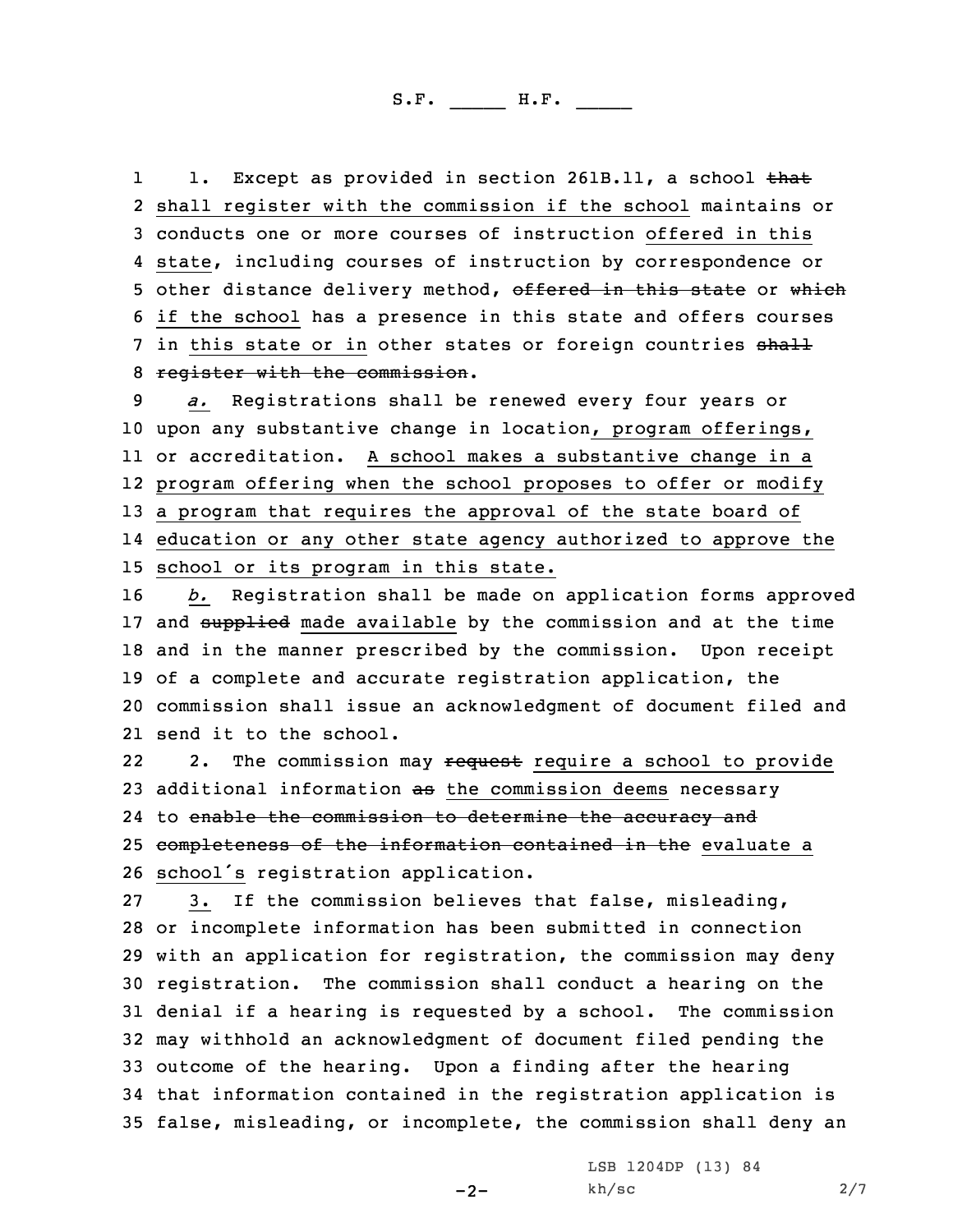acknowledgment of document filed to the school. The commission shall make the final decision on each registration. However, the decision of the commission is subject to judicial review in accordance with section 17A.19.

5 3. 4. The commission shall adopt rules under chapter 17A 6 for the implementation of this chapter.

7 Sec. 5. Section 261B.3A, Code 2011, is amended to read as 8 follows:

9 **261B.3A Requirements.**

10 1. In order to register, a school shall be accredited by an agency or organization approved or recognized by the United States department of education or <sup>a</sup> successor agency, be approved by any other state agency authorized to approve the school in this state, and, subsequently, be approved for operation by the commission.

 2. <sup>A</sup> practitioner preparation program, as defined in section 272.1, operated by <sup>a</sup> school that applies to register the program in accordance with this chapter shall, in order to register, be accredited by an agency or organization approved or recognized by the United States department of education or <sup>a</sup> successor agency, be approved by the state board of education pursuant to section 256.7, subsection 3, and, subsequently, be approved for operation by the commission.

24 3. The commission may grant <sup>a</sup> provisional registration to <sup>a</sup> school that is not accredited by an agency or organization that is recognized by the United States department of education or its successor agency. The commission shall determine the duration of the provisional registration. During the provisional registration period, the school shall, at six-month intervals, submit to the commission documentation of its progress toward achieving accreditation. The commission may renew the school's provisional registration at its discretion based on documentation that the school is making progress toward accreditation.

 $35$   $3.4$ . Nothing in this chapter shall be construed to exempt

LSB 1204DP (13) 84

 $kh/sec$  3/7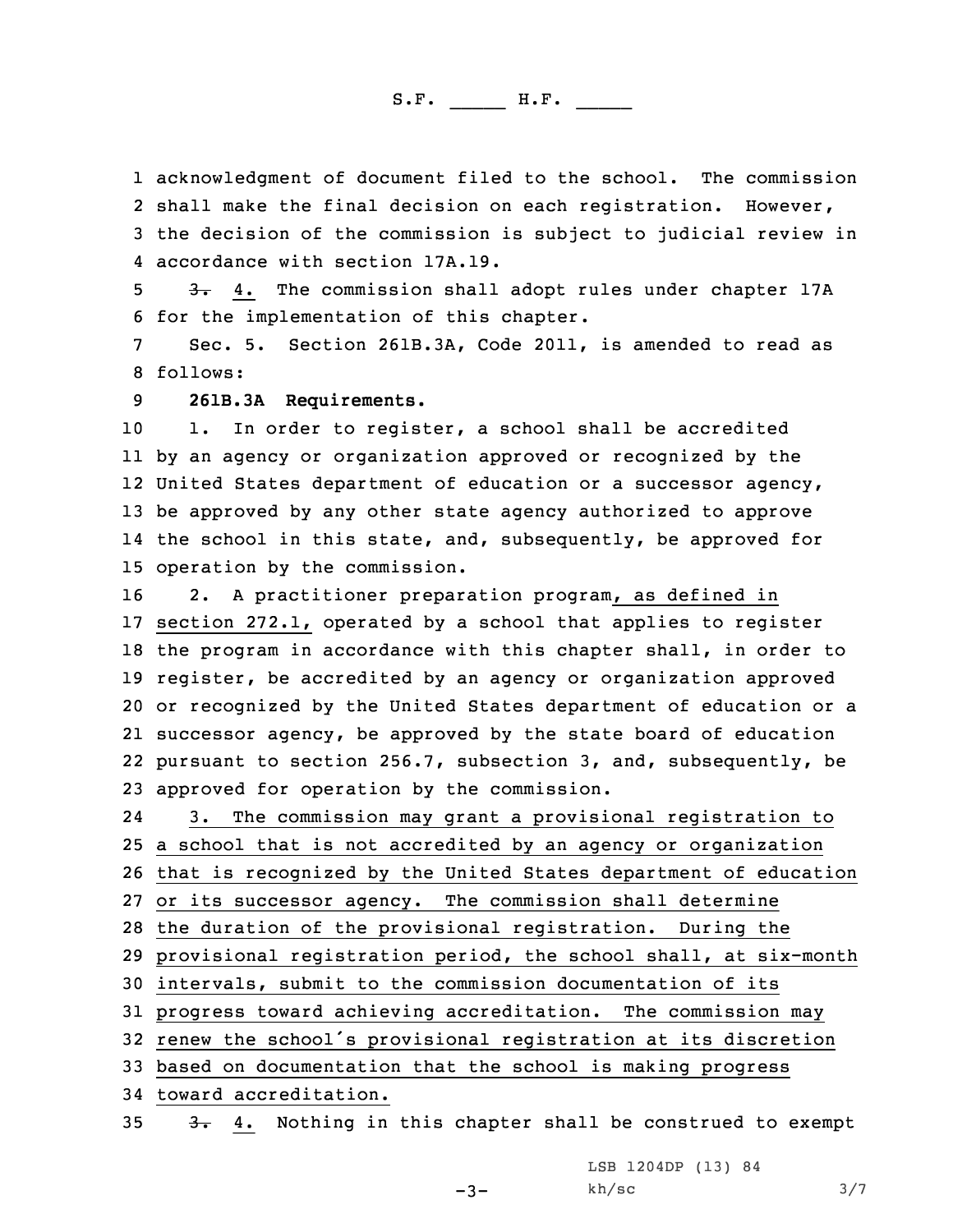1 <sup>a</sup> school from the requirements of chapter 490 or 491.

2 Sec. 6. Section 261B.4, subsections 5, 11, and 13, Code 3 2011, are amended to read as follows:

45. The degrees postsecondary credentials granted by the 5 school.

6 11. The names or titles and <sup>a</sup> description of the courses and 7 degrees postsecondary credentials to be offered.

 13. The academic and instructional methodologies and delivery systems to be used by the school and the extent to which the school anticipates each methodology and delivery 11 system will be used, including, but not limited to, classroom instruction, correspondence, electronic telecommunications, independent study, and portfolio experience evaluation.

14 Sec. 7. Section 261B.7, Code 2011, is amended to read as 15 follows:

16 **261B.7 Unauthorized representation.**

17 Neither a A school nor its or a school's officials or employees shall not advertise or represent that the school is approved or accredited by the commission or the state of Iowa 20 nor shall it use the registration as a. However, a registered school shall reference in promotional materials that the school is registered by the commission on behalf of the state of Iowa and provide the commission's contact information for students

24 who wish to register <sup>a</sup> complaint about the school.

25 Sec. 8. Section 261B.8, subsections 1 and 3, Code 2011, are 26 amended to read as follows:

27 1. The commission shall set by rule and collect, as 28 applicable, <sup>a</sup> nonrefundable application fee from each

29 registration applicant, and an initial registration fee, <sup>a</sup>

30 registration amendment fee, and <sup>a</sup> renewal of registration fee 31 from each registered school.

32 3. *a.* <sup>A</sup> postsecondary registration fund is created in 33 the state treasury under the control of the commission. 34 Fees collected under this section shall be deposited in the

35 general postsecondary registration fund of the state and are

LSB 1204DP (13) 84

 $-4-$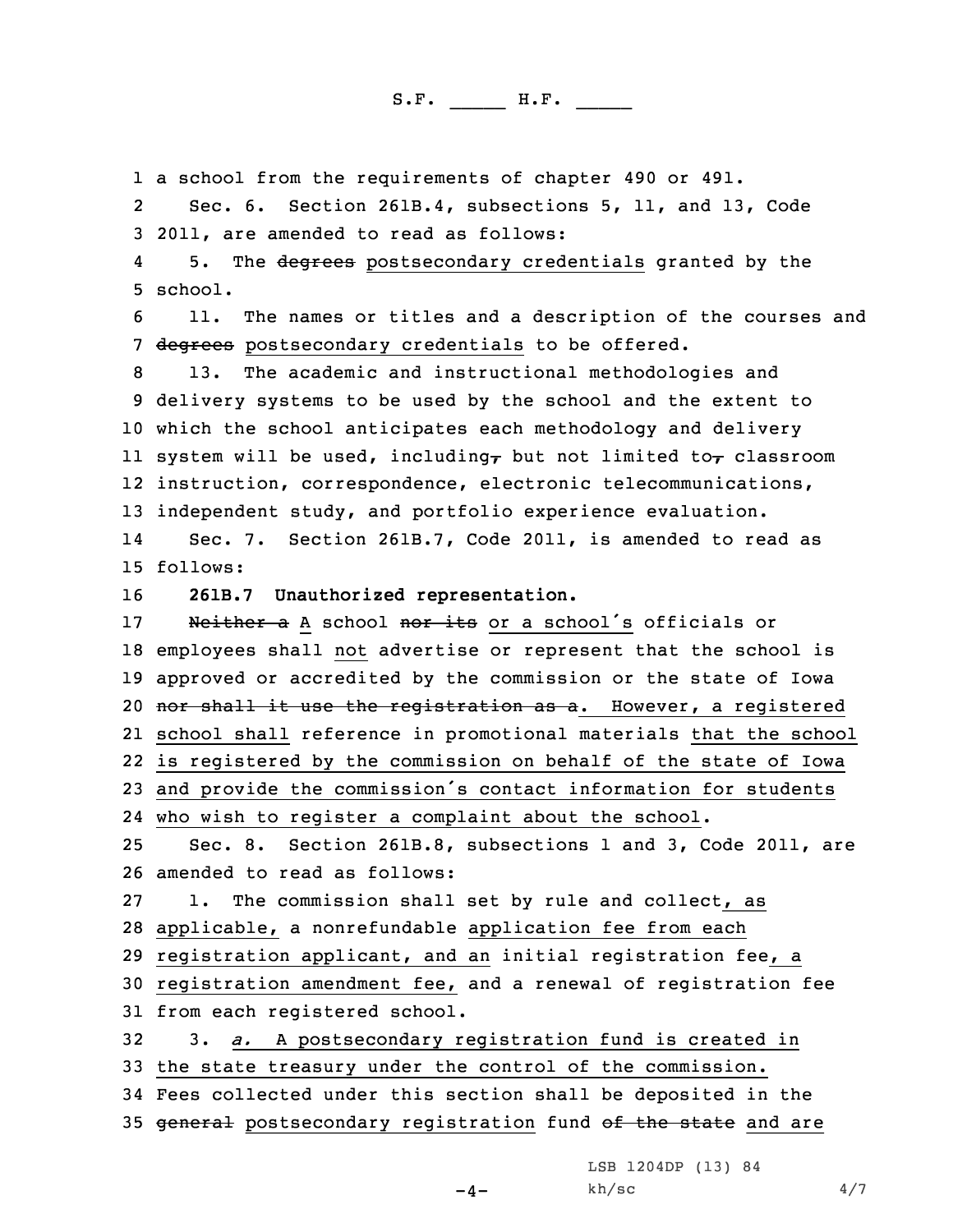1 appropriated to the commission for purposes of administering 2 this chapter.

 *b.* The moneys credited to the postsecondary registration fund are not subject to section 8.33, and moneys in the fund shall not be transferred, used, obligated, appropriated, or otherwise encumbered except as provided by law.

7 Notwithstanding section 12C.7, subsection 2, interest or

8 earnings on moneys deposited in the postsecondary registration

9 fund shall be credited to the fund.

10 Sec. 9. Section 261B.9, subsection 5, Code 2011, is amended 11 to read as follows:

125. Whether the postsecondary credential or certificate issued, awarded, or credited to <sup>a</sup> student upon completion of the course or the fact of completion of the course is applicable toward <sup>a</sup> degree granted by the school and, if so, under what circumstances the application will be made.

17 Sec. 10. Section 261B.11, subsections 1, 2, 4, 7, 9, and 11, 18 Code 2011, are amended to read as follows:

19 1. Schools and educational programs conducted by firms, 20 corporations, or persons solely for the training of their own 21 employees.

22 2. Apprentice or other training programs provided by labor 23 unions solely to members or applicants for membership.

24 4. Seminars, refresher courses, and programs of instruction 25 sponsored by professional, business, or farming organizations 26 or associations solely for the members and employees of members 27 of these organizations or associations.

 7. Schools or courses of instruction or courses of training that are offered by <sup>a</sup> vendor solely to the purchaser or prospective purchaser of the vendor's product when the objective of the school or course is to enable the purchaser or the purchaser's employees to gain skills and knowledge to enable the purchaser to use the product.

34 9. Postsecondary educational institutions licensed by the 35 state of Iowa under section 157.8 or 158.7 prior to July 1,

-5-

LSB 1204DP (13) 84  $kh/sec$  5/7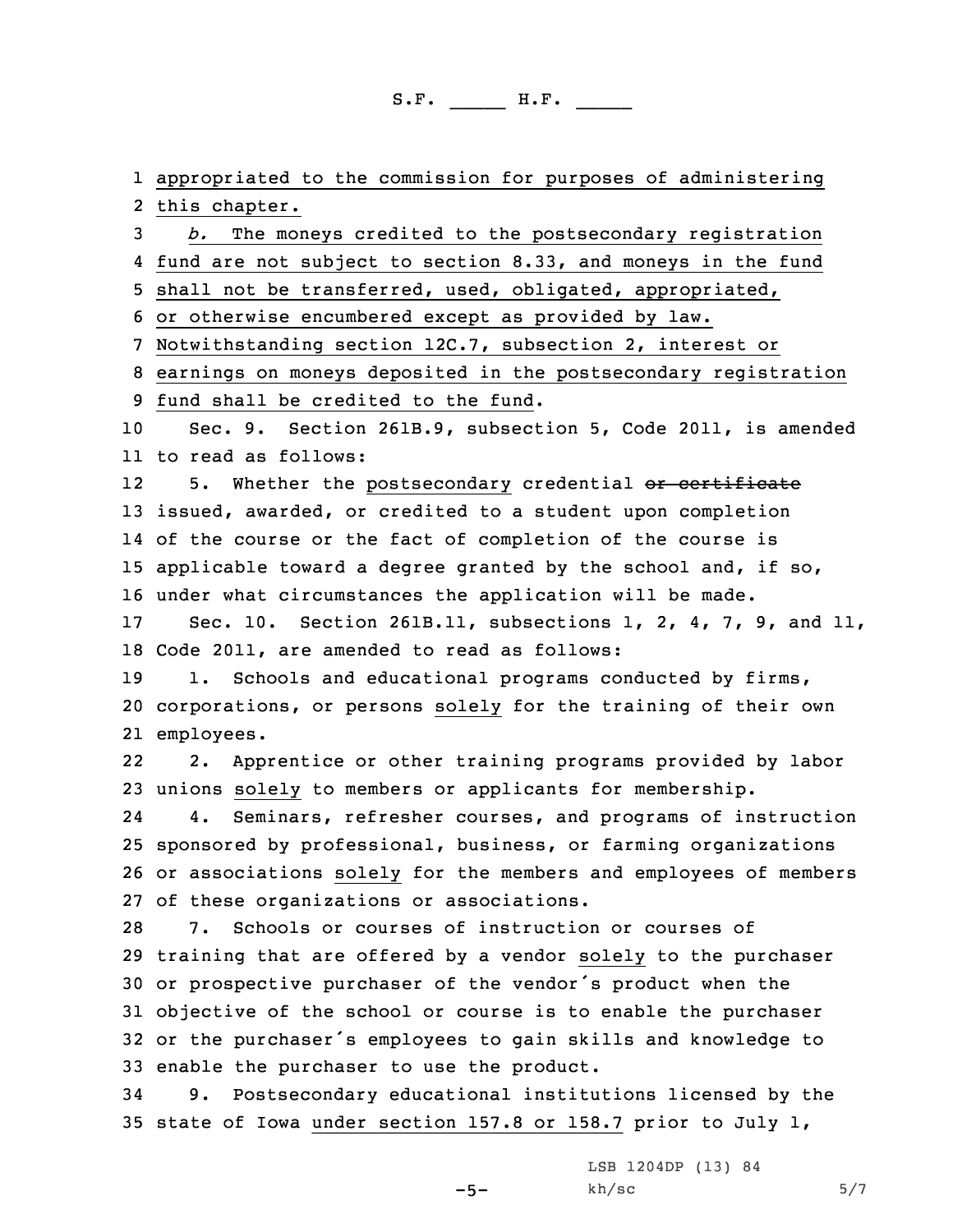1 2009, to conduct business operate as a school of cosmetology 2 arts and sciences or <sup>a</sup> barber school in the state.

 11. Postsecondary educational institutions offering 4 <del>programs limited to nondegree</del> specialty vocational training programs for which the school does not award <sup>a</sup> postsecondary credential.

7 Sec. 11. NEW SECTION. **261B.11A Ineligibility for state** 8 **student financial aid programs.**

9 1. Students attending schools required to register under 10 this chapter are ineligible for state student financial aid 11 programs established under chapter 261.

12 2. <sup>A</sup> school required to register under this chapter is 13 prohibited from offering state aid or advertising that state 14 aid is or may be available to students attending the school. 15 EXPLANATION

 This bill modifies Code chapter 261B which regulates the registration of postsecondary schools by the college student aid commission. Modifications include provisions which provide that students attending such schools are ineligible for state student financial aid programs, authorize the commission to require additional information from schools, establish <sup>a</sup> new registration amendment fee, and establish <sup>a</sup> postsecondary registration fund comprised of the registration fees collected by the commission. The moneys in the fund are appropriated to the commission for purposes of administering the chapter.

 The bill specifies that schools that maintain or conduct one or more courses of instruction offered in this state or which have <sup>a</sup> presence in this state and offer courses in this state or other states or foreign countries are required to register with the commission. The Code chapter currently includes exceptions for certain schools and educational programs. Currently, registrations must be renewed every four years and upon substantive change in location or accreditation. To this renewal requirement, the bill adds that registrations must also be renewed upon any substantive change in program

-6-

LSB 1204DP (13) 84  $kh/sec$  6/7